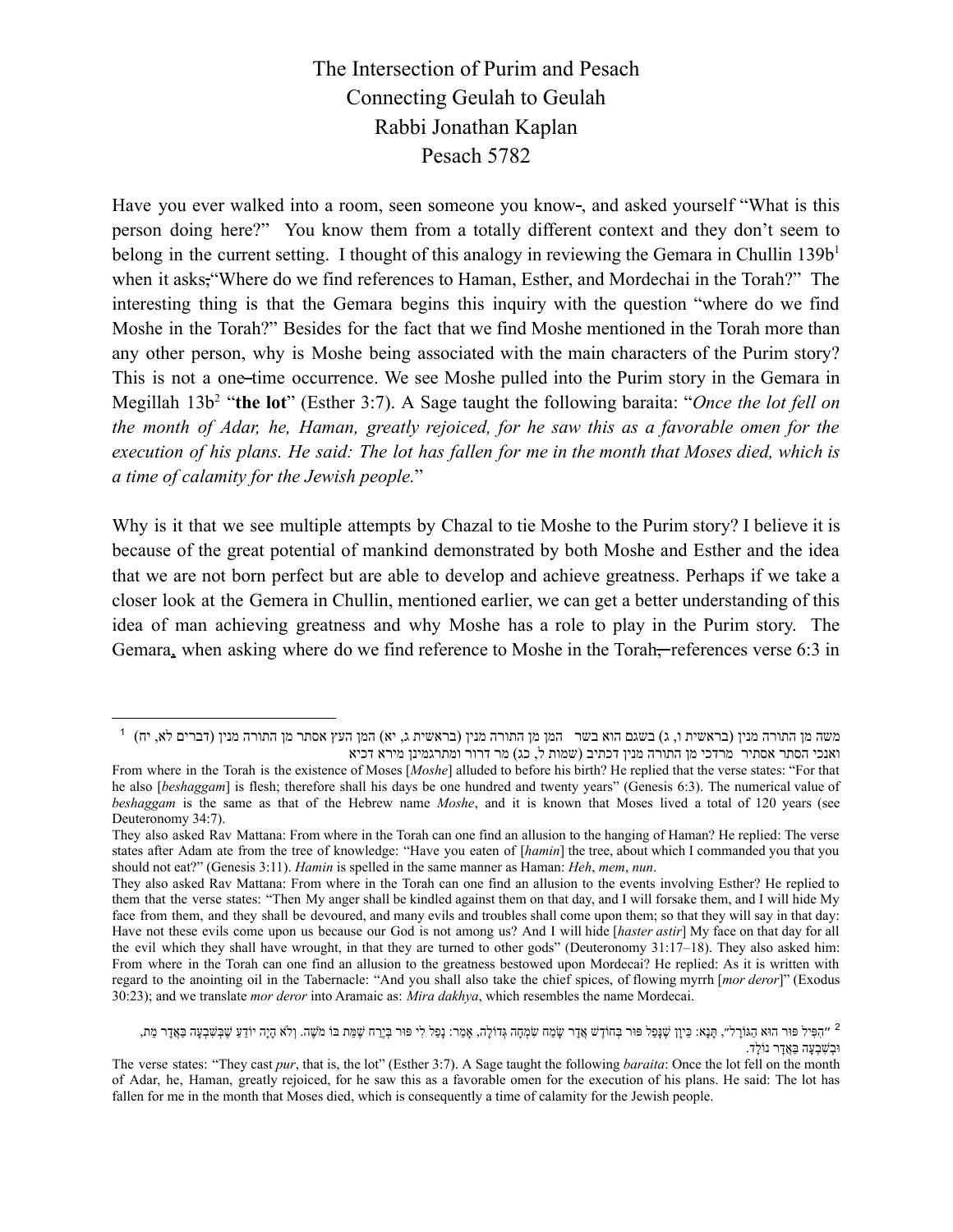Genesis.<sup>3</sup> How exactly do we see Moshe in this verse?<sup>4</sup> Rashi explains that the numerical value of גםַּ֖שַׁ בְּ is the same as משה) Moshe). What does this have to do with Moshe? The general context of the verse is a lead up to the flood. The Torah tells us that there was a mixing of the "Sons of Elokim" with the daughters of Adam.<sup>5</sup> One of the explanations given to the identity of the "Sons" of Elokim'' was that they were angels that were sent by Hashem. These angels had questioned the struggles of mankind and posited that they could do a better job. Unfortunately, when they came down into the world, they were unable to master the challenges of the evil inclination and their actions helped lead to the decline of the world. Ultimately, Hashem sent the flood to rectify the world. It is in this context that the hint to Moshe is found. "In the fact that he is of the flesh." It is Moshe, who is born of flesh and blood, who was able to become an "Ish Elokim, A man of G-d." Perhaps it is not a coincidence that Moshe was drawn from the water, as if to say, his coming was alluded to at the time of the flood as suggested by the Gemara. So it is the imperfect man, born of flesh and blood, that is able to resist evil inclination and become a man of G-d and achieve greatness.

If this is the case, what does this have to do with Purim? We know that the Purim story concerns the eternal struggle of Klal Yisroel (Israel) and Amalek. Why does Amalek run counter to the Jewish nation? When we look at the initial attack of Amalek, at the time the Jewish people were leaving Egypt, as recounted in Devarim  $25<sup>6</sup>$  we observe certain things that give us insight into the ideological issues that underlie the struggle. Rashi clarifies a number of these issues. The verse states "You shall remember what Amalek did to you on the way, when you went out of Egypt, how he happened upon you on the way."<sup>7</sup> Rashi explains that there were three things that

ן יַאמר הֹ לְא־יָדֹון רוּחִי בְאָדָם לְעֹלָם בְּשַׁגַם הִוּא בָעֳוֹר וְהָיִוּ יָמָ֫יו מֵאָה וְעָשְׂרִים שָׁנֶה:  $\frac{3}{2}$ 

## <sup>5</sup> Pirkei DeRabbi Eliezer Chapter 22

רבי אומר ראו המלאכים שנפלו ממקום קדושתן מן השמי' את בנות קין מהלכות גלויות בשר ערווה ומכחלות עיניהן כזונות ותעו אחריהן ויקחו מהן נשים שנאמ' ויראו בני האלהים את בנות האדם וגו'.

 $^6$  זַכּֿוֹר אֱת אֲשֶׁר־עָשָׂה לְךָ עַמָּלֶק בַּדֱרֵךְ בִּצֵאתָכֶם מִמְּצָרֶיִם: ָּאֲשֶּׁר קֶרְךָ בַּדֶּ֫רֶךְ וַיְזַגֲב בְּךָ כָּל־הַנֶּחֱשָׁלִִים אֲחֲרֶיךָ וְאַתֶּה עָיָף וְיָגֵעַ וְלָא יָרֶא אֱלֹהִים:

Remember what Amalek did to you on your journey, after you left Egypt— how, undeterred by fear of God, he surprised you on the march, when you were famished and weary, and cut down all the stragglers in your rear.

And the Lord said, "Let My spirit not quarrel forever concerning man, because he is also flesh, and his days shall be a hundred and twenty years."

<sup>4</sup> בשגם הוא - בשגם בגימטריא כמו משה וכתיב שם והיו ימיו מאה ועשרים שנה וכך היו ימי חיי משה כלומר עתיד לבא בשגם משה מן הנולדים וכן ימיו:

Rabbi said: The angels who fell from their holy place in heaven saw the daughters of the generations of Cain walking about naked, with their eyes painted like harlots, and they went astray after them, and took wives from amongst them, as it is said, "And the sons of Elohim saw the daughters of men that they were fair; and they took .(them wives of all that they chose" (Gen.  $6:2$ 

<sup>&</sup>lt;sup>7</sup> **אשר קרך בדרך.** לְשׁוֹן מִקְרָה; דָּבָר אַחַר — לְשׁוֹן קֵרי וְטֵמְאָה שֶׁהָיָה מְטַמְּאָן בְּמִשְׁפָב זְכוּר; דָ"אַ — לְשׁוֹן קֹר וְחֹם, צִנְּנָךְ וְהִפְשִׁירָךְ מֵרְתִיחָתְךָ, ָשְׁהִיוּ כָל הָאֶמּוֹת יְרֵאִים לְהִלָּחֶם בָּכֶם וּבָא זֶה וְהִתְחִיל וְהַרְאָה מָקוֹם לַאֲחָרִים; מָשָׁל לְאַמְבְּטִי רוֹתַחַת שָׁאֵין כָּל בְּרִיָּה יְכוֹלָה לִירֵד בְּתוֹכָה, בָּא בֶן ַבְּלִיַעַל אֶחָד קָפַץ וְיָרַד לְתוֹכָהּ, אַעַ"פִּ שֶׁנִּכְוָה הֲקֵרָה אוֹתָהּ בִּפְנֵי אֲחֵרִים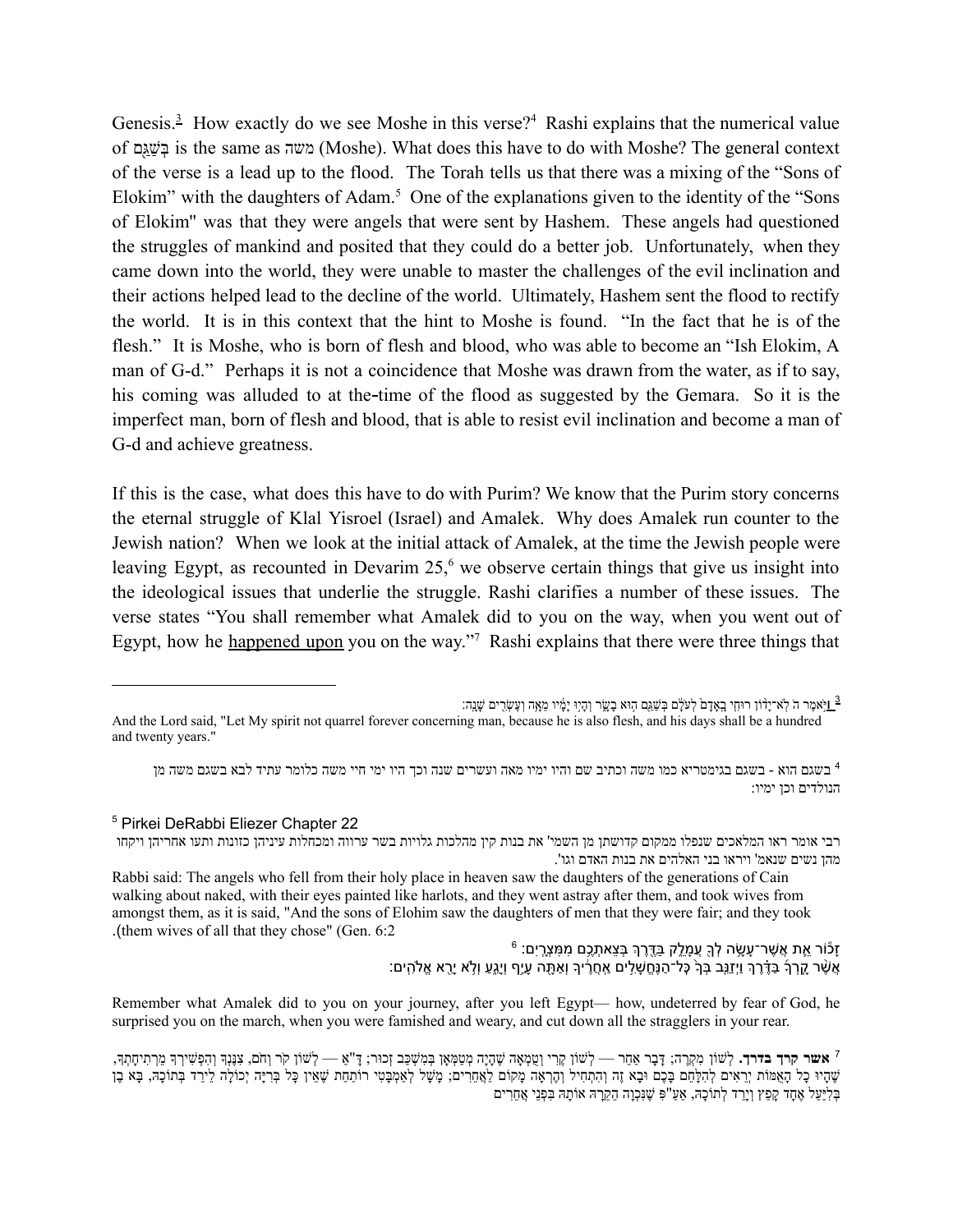are derived from the word "*קרך, Happened upon.*" Amalek's attack was an expression of their approach to life. The idea that they "happened upon" us was because they did not see any significance to all the great events that were connected to our being taken out of Egypt. They didn't see the hand of Hashem. Rather they saw it all as just happenstance. As an extension of this outlook, their view of the world is a place of קרי, of pure randomness. As an outgrowth of this philosophy, there is no need for passion (associated with warmth)but rather things are made to be cool. If there is no Divine presence that connects all things, then what we have is a world of utter randomness. In our initial battle with Amalek the Torah tells us that our success in the battle was based on the hands of Moshe. Exodus 17:11:"וְהָיָּה כַּאֲשֶׁר יָרִים מֹעֱה יָדָוֹ וְגָבַר יִשְׂרָאֵל וְכַאֲשֶׁר יִ וֹגְבָר עֲמֵלֵק: "Then, whenever Moses held up his hand, Israel prevailed; but whenever he let down his hand, Amalek prevailed."

The Mishna in Rosh Hashana, Chapter 3 Mishna 8 <sup>8</sup> asks the question, "*Did the hands of Moses make war?*" The Mishna explains that it was not the hands of Moshe that fought the battle, but rather Moshe helped the Israelites focus on Hashem. When they recognized that their success was based on Hashem's assistance, they were able to prevail. It was at this moment of confrontation that we recognized the beginning of the historical struggle between Amalek and Yisroel. Moshe, our leader, succeeded, but could not complete the task to wipe out Amalek. This struggle is something that continues until today and was very much addressed at the time of Purim.

There are certain challenges mankind faces in unrelenting war against evil. One is that evil often has elements of truth within it. In the case of Amalek, the claim that this is a world of randomness, is very much true. On the surface, the world appears to us as random. Hashem made it this way so that we would have the space for free will. Another challenge is to be able to see the hand of G-d within the randomness. Yet another challenge that arises is the meaning of the individual. If we understand Moshe's lesson that Hashem is running the show, then what is the significance of our involvement? This issue is at the core of the Purim story.

HOW HE MET THEE BY THE WAY — The word קרך is connected in meaning with מקרה" a sudden happening", i.e., he came against thee by surprise. Another explanation is: it is connected in meaning with the term קרי, nocturnal pollution and uncleanness, because he polluted them by pederasty. Yet another explanation is that it is connected in meaning with the expression קור in the phrase וחום קור" cold and heat" and it means: he made you cold and lukewarm after the boiling heat you had before. For all the nations were afraid to war against you and this one came and began to point out the way to others. A parable! It may be compared to a boiling hot bath into which no living creature could descend. A good-for-nothing came, and sprang down into it; although he scalded himself he made it appear cold to others (Midrash Tanchuma, Ki Teitzei 9).

<sup>&</sup>lt;u>ָּ</u>יוֹהְיָה כַּאֲשֶׁר יַרִים מֹשֶׁה יָדוֹ וְגֵבַר יִשְׂרָאֵל וְגוֹ״׳, וְכִי יָדֶיו שֶׁל מֹשֶׁה עוֹשׂוֹת מִלְחָמָה אוֹ שׁוֹבְרוֹת מִלְחָמָה? אֲלָא לוֹמַר לַדְּ: כָּל זְמַן שֶׁהָיוּ יִשָׂרָאֵל ְמְסַתַּכְּלִין כְּלַפֵּי מֲעָלָה וּמְשַׁעִבְּדִין אֶת לְבָם לַאֲבְיהֶם שֶׁבַּשָּׁמַיִם — הָיוּ מִתְגַּבְּרִים, וְאִם לָאו — הָיוּ נוֹפְלִים.

<sup>&</sup>quot;And it came to pass, when Moses held up his hand, that Israel prevailed; and when he let down his hand, Amalek prevailed" (Exodus 17:11). It may be asked: Did the hands of Moses make war when he raised them or break war when he lowered them? Rather, the verse comes to tell you that as long as the Jewish people turned their eyes upward and subjected their hearts to their Father in Heaven, they prevailed, but if not, they fell.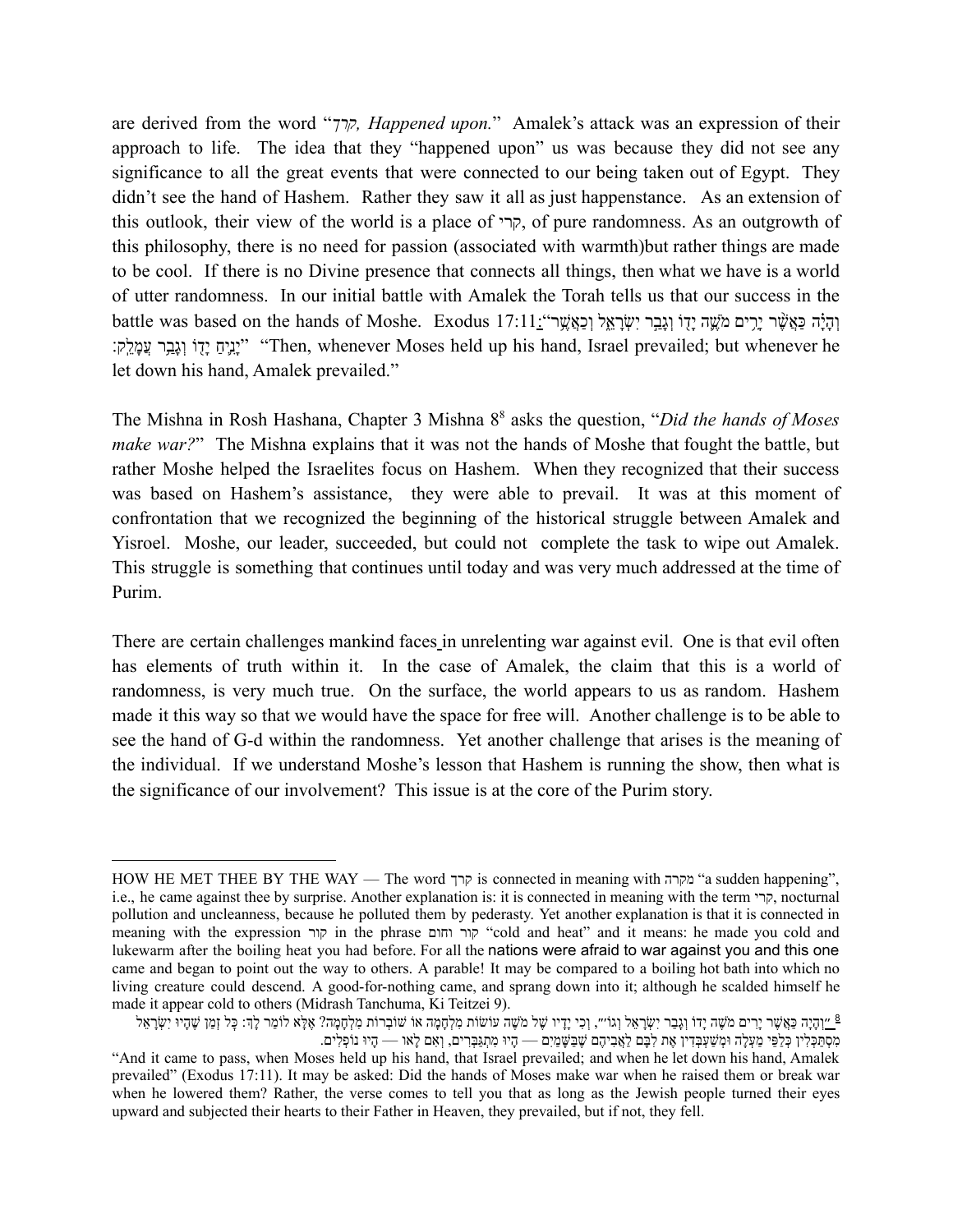We need to remember that our enemies are often more sophisticated than we appreciate. In the case of Haman, he had a very deep understanding of the strengths of the Jewish people. One example of this is that he attacked us as a fragmented people.<sup>9</sup> Haman also understood that the Jews became disassociated from the Mitzvot (Megillah 13b<sup>10</sup>). He understood that when united, the Jewish nation is indestructible. Perhaps this is because when we are united we are completely aligned with Hashem, the perfect unity. Haman, with great intent, set up the ורּפּ, lottery. His message was, this is a world of randomness. A world that lacks meaning. What we do doesn't matter. It is on this point that we see the most incredible dialog between Mordechai and Esther. After Mordechai goes into mourning upon hearing about the potential destruction of the Jewish nation, Esther sends a message that he should cease his mourning. Mordechai responds that this is very serious, as the plan emanates from Amalek. Esther then explains that she is not scheduled to see the king for the next month. Mordechai's response to this addresses the Amalek issue. We have the "Hands of Moshe" idea (as seen in the original battle with Amalek), that all that we have is from Hashem. The problem is that this created another issue that needed to be addressed. How does what we do matter if Hashem is orchestrating everything? Mordechai's response to Esther was that the Jews are going to be saved regardless of what you do.<sup>11</sup> The issue is, what are you going to do? Even though there is the Divine will that is guiding this world, the need for the individual to act is essential. This was Mordechai's message to Esther. She understood and responded, "Go, assemble all the Jews who live in Shushan, and fast on my behalf." We thus learned the essential lesson that Esther, the individual, had to fulfill her potential. (It is not a coincidence that we call the fast and book after Esther, as we are celebrating her becoming her complete self).

Perhaps this lesson was at the core of the reaction of the people after the great miracle of Purim. The Gemara in Shabbos 88a explains<sup>12</sup> that the Jews reaccepted the Torah. What was lacking at Mount Sinai was that they were forced into receiving the Torah. It is explained that what was lacking at Mt Sinai was the willingness of the people to be involved in the oral Torah. The initial

<sup>12</sup> אַמַר רָבָא: אַף עַל פִּי כֵן הַדּוּר קַבְּלוּהָ בִּימֵי אֲחֲשָׁוֵרוֹשׁ, דְּכְתִיב: ״קִיָּמוּ וַקִּבְּלוּ הַיָּהוּדִים״ — קִיִּימוּ מַה שֵׁקִיבָּלוּ כִּבָר

<sup>.&</sup>lt;br>יואמר המו למלד אחשורוש ישנו עם־אחד מפור ומפרד בין העמים בכל מדינות מלכותד ודתיהם שנות מכל־עם ואת־דתי המלך אינם עשים ְו ַלֶּ֥מ ֶלְך ֵאין־ׁשֶֹ֖וה ְל ַהּנִיָחֽם׃

Haman then said to King Ahasuerus, "There is a certain people, scattered and dispersed among the other peoples in all the provinces of your realm, whose laws are different from those of any other people and who do not obey the king's laws; and it is not in Your Majesty's interest to tolerate them.

<sup>&</sup>lt;sup>10</sup> He said to Ahasuerus: Let us destroy them. Ahasuerus said to him: I am afraid of their God, lest He do to me as He did to those who stood against them before me. Haman said to him: They have been asleep [*yashnu*] with respect to the mitzvot, having ceased to observe the mitzvot, and, therefore there is no reason to fear.

<sup>&</sup>lt;sup>11</sup> כִּי אִם־הַחֲרָשׁ תַּחֲרִּישִׁי בָּעֵת הַזֹּאת רֵוַח וְהַצָּלֶה יַעֲמָוֹד לַיְהוּדִים מִמָּקוֹם אַחֵר וְאַתְּ וּבֵית־אָבֻיִד וּמִי יוֹדֵעַ אִם־לְעֵת כָּוֹאת הִגַּעַתְּ לַמַּלְכוּת: On the contrary, if you keep silent in this crisis, relief and deliverance will come to the Jews from another quarter, while you and your father's house will perish. And who knows, perhaps you have attained to royal position for just such a crisis.

Rava said: Even so, they again accepted it willingly in the time of Ahasuerus, as it is written: "The Jews ordained, and took upon them, and upon their seed, and upon all such as joined themselves unto them" (Esther 9:27), and he taught: The Jews ordained what they had already taken upon themselves through coercion at Sinai.